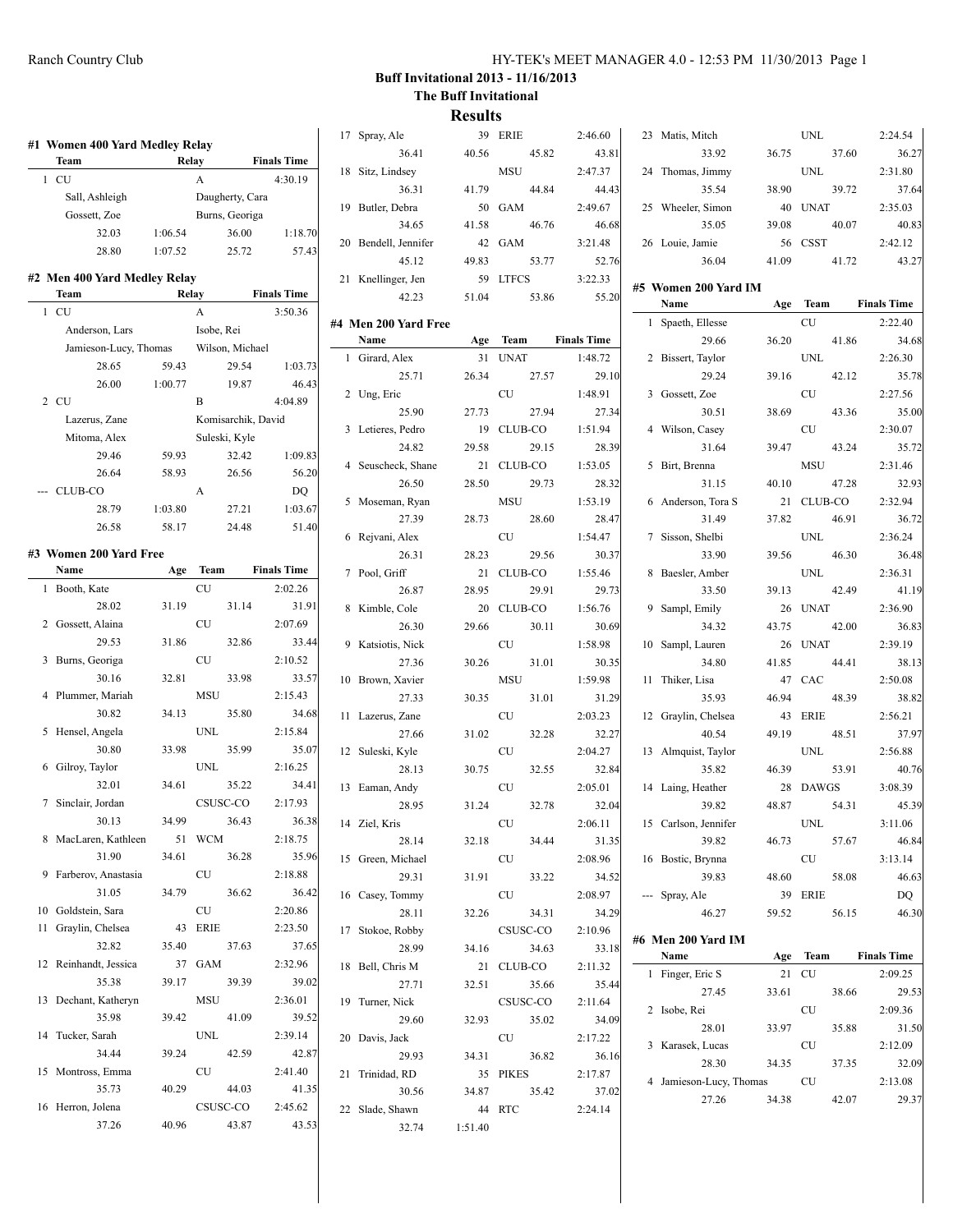|    | (#6 Men 200 Yard IM)     |       |                           |                    | 27 Seinkbeil, Amsley    |     | <b>UNL</b>                 | 29.73              |                         |       |             |                    |
|----|--------------------------|-------|---------------------------|--------------------|-------------------------|-----|----------------------------|--------------------|-------------------------|-------|-------------|--------------------|
|    | 5 Anderson, Lars         |       | <b>CU</b>                 | 2:13.34            | 28 Abell, Amanda        |     | 32 GAM                     | 30.02              | #9 Women 1650 Yard Free |       |             |                    |
|    | 28.07                    | 33.24 | 40.14                     | 31.89              | 29 Campell, Ellen       | 50  | CAC                        | 30.06              | Name                    | Age   | <b>Team</b> | <b>Finals Time</b> |
|    | 6 Nemick, Greg           |       | 26 UNAT                   | 2:13.48            | 30 Graylin, Chelsea     |     | 43 ERIE                    | 30.15              | 1 Vlaun, Kristen        |       | 40 LTFCS    | 20:08.62           |
|    | 28.21                    | 35.66 | 38.62                     | 30.99              | 31 McCoy, Emily         |     | <b>UNL</b>                 | 30.22              | 33.78                   | 35.17 | 35.56       | 36.51              |
|    | 7 Callihan, Konstantin T |       | 20 CLUB-CO                | 2:14.39            | 32 Hann, Jenna          |     | CSUSC-CO                   | 30.46              | 36.46                   | 36.79 | 36.88       | 36.87              |
|    | 28.37                    | 35.50 | 39.36                     | 31.16              | 33 MacDonald, Mackenzie |     | <b>UNL</b>                 | 31.01              | 37.10                   | 37.11 | 37.18       | 37.00              |
|    | 8 Lenneman, Tim          |       | 49 FMST                   | 2:15.76            | 34 Goin, Molly          |     | <b>UNL</b>                 | 31.05              | 37.04                   | 36.99 | 37.26       | 36.81              |
|    | 30.01                    | 35.85 | 39.19                     | 30.71              | 35 Crimmins, Estelle    |     | CU                         | 31.56              | 37.06                   | 37.13 | 37.06       | 36.87              |
|    | 9 Ramey, Matt            |       | <b>MSU</b>                | 2:17.59            | 36 Butler, Debra        | 50  | GAM                        | 31.89              | 36.74                   | 36.89 | 36.68       | 36.83              |
|    | 31.70                    | 35.77 | 38.57                     | 31.55              | 37 Kerr, Ann            |     | GAM                        |                    | 36.77                   | 36.94 | 36.95       | 36.81              |
|    | 10 Feller, Michael       |       | <b>CU</b>                 | 2:18.54            | 38 Montross, Emma       | 56  | CU                         | 33.89<br>33.95     | 37.01                   | 36.69 | 36.44       | 36.38              |
|    |                          |       | 42.19                     |                    |                         |     |                            |                    | 34.86                   |       |             |                    |
|    | 27.88                    | 35.42 |                           | 33.05              | 39 Sampl, Emily         | 26  | <b>UNAT</b>                | 34.09              | 2 McFee, Karolyn        |       | 50 RTC      | 22:10.60           |
|    | 11 Jensen, Devin         |       | <b>UNL</b>                | 2:19.43            | 40 Whitman-Zai, Julie   | 53  | RTC                        | 35.67              | 35.59                   | 38.91 | 40.04       | 40.73              |
|    | 28.90                    | 38.76 | 38.68                     | 33.09              | 41 Spray, Ale           | 39  | ERIE                       | 38.58              | 40.41                   | 40.89 | 40.90       | 40.76              |
|    | 12 Longton, Ryan         |       | <b>CU</b>                 | 2:19.84            | 42 Michael, Joyce       | 56  | <b>LTFCS</b>               | 42.76              | 40.68                   | 40.76 | 39.87       | 40.65              |
|    | 30.02                    | 36.43 | 39.50                     | 33.89              | 43 Bendell, Jennifer    | 42  | GAM                        | 42.93              | 40.61                   | 40.62 | 40.37       | 40.59              |
|    | 13 Glasgow, Jacob        |       | 18 CLUB-CO                | 2:20.17            | 44 Reinhardt, Jan       | 59  | GAM                        | 43.16              | 41.02                   | 41.20 | 40.73       | 41.10              |
|    | 27.67                    | 36.04 | 44.07                     | 32.39              | 45 Tiffany, Brenna      |     | <b>MSU</b>                 | 44.70              | 40.99                   | 40.63 | 40.50       | 40.58              |
|    | 14 Martinez, Abel        |       | <b>MSU</b>                | 2:23.17            | #8 Men 50 Yard Free     |     |                            |                    | 40.84                   | 40.72 | 40.67       | 40.30              |
|    | 28.84                    | 36.39 | 42.68                     | 35.26              | Name                    | Age | Team                       | <b>Finals Time</b> | 40.17                   | 40.59 | 39.88       | 39.79              |
|    | 15 Alexander, Ethan      |       | CU                        | 2:32.22            | 1 McClinton, Jake       |     | <b>UNL</b>                 | 21.83              | 38.51                   |       |             |                    |
|    | 32.75                    | 38.41 | 45.26                     | 35.80              | 2 Wilson, Michael       |     | CU                         | 22.02              | 3 Sniff, Kira           |       | CSUSC-CO    | 23:22.40           |
|    | 16 Moore, Sean           |       | 23 LTFCS                  | 2:46.62            | 3 Lagesse, Logan        |     | CSUSC-CO                   | 22.30              | 36.07                   |       | 41.79       |                    |
|    | 33.54                    |       |                           | 39.26              |                         |     |                            |                    |                         | 40.42 |             | 41.63              |
|    | 17 Parry, Joshua         |       | 32 UNAT                   | 2:54.10            | 4 Rimando, Ryan         |     | <b>MSU</b>                 | 22.40              | 42.68                   | 42.32 | 42.79       | 42.81              |
|    | 37.99                    | 43.08 | 53.01                     | 40.02              | 5 O'Sullivan, Chris     | 38  | DU                         | 22.50              | 42.92                   | 43.32 | 42.99       | 42.71              |
|    |                          |       |                           |                    | 6 Letieres, Pedro       | 19  | CLUB-CO                    | 22.64              | 43.12                   | 43.23 | 43.36       | 42.77              |
|    | #7 Women 50 Yard Free    |       |                           |                    | 7 Matthiessen, Jakob A  |     | 21 CLUB-CO                 | 23.17              | 43.04                   | 42.83 | 42.47       | 42.79              |
|    | Name                     | Age   | Team                      | <b>Finals Time</b> | 8 Spencer, Cody         |     | 22 CLUB-CO                 | 23.45              | 43.17                   | 43.04 | 42.80       | 42.58              |
|    | 1 Bender, Kieran         |       | 21 CLUB-CO                | 26.08              | 9 Sanko, Mindaugas      |     | <b>MSU</b>                 | 23.60              | 43.24                   | 43.04 | 42.81       | 43.20              |
|    | 2 Booth, Kate            |       | CU                        | 26.15              | 10 Krieger, Tyler       |     | CU                         | 23.67              | 43.13                   | 43.12 | 42.91       | 42.60              |
|    | 3 Bae, Alex              |       | CSUSC-CO                  | 26.47              | 11 Christianson, Jon    |     | 32 SQUID                   | 23.77              | 40.70                   |       |             |                    |
|    | 4 Mraule, Stephanie      |       | 22 CLUB-CO                | 26.71              | 12 Kresge, Zack         |     | 18 CLUB-CO                 | 24.02              | 4 Weber, Bridget        |       | CSUSC-CO    | 26:25.22           |
|    | 5 Hartman, Jenny         |       | 28 UNAT                   | 26.89              | 13 Dullea, Connor       |     | CU                         | 24.33              | 39.63                   | 44.76 | 47.04       | 46.88              |
|    | 6 Garnier, Kathy         |       | 53 CAC                    | 27.21              | 14 Feller, Michael      |     | CU                         | 24.44              | 47.43                   | 48.94 | 48.25       | 48.44              |
|    | 7 Anderson, Tora S       |       | 21 CLUB-CO                | 27.23              | 15 Kennell, Carter      |     | <b>UNL</b>                 | 25.15              | 48.49                   | 48.40 | 48.01       | 49.04              |
|    | 8 Michalak, Miranda      |       | <b>UNL</b>                | 27.50              | 16 Jones, Dustin        |     | CU                         | 25.25              | 49.25                   | 49.76 | 48.77       | 48.95              |
|    | 9 Zabelski, Sasha        |       | ${\rm CU}$                | 27.67              | 17 Ziel, Kris           |     | CU                         | 25.46              | 48.24                   | 49.42 | 48.84       | 49.50              |
|    | 10 Buckley, Lauren       |       | CSUSC-CO                  | 27.75              | 18 Graniyev, Doston     | 26  | DU                         | 25.48              | 49.54                   | 49.97 | 49.14       | 49.10              |
|    | 11 Burns, Georiga        |       | CU                        | 27.86              | 19 Oines, Leif          | 37  | FMST                       | 25.57              | 49.43                   | 49.48 | 48.81       | 49.09              |
|    | 12 Sisson, Shelbi        |       | $\ensuremath{\text{UNL}}$ | 28.04              | 20 Bell, Chris M        |     | 21 CLUB-CO                 | 26.24              | 47.79                   | 48.85 | 47.16       | 45.08              |
| 13 | Chevalier, Elise         |       | CSUSC-CO                  | 28.16              | 21 Young, Logan         |     | $\ensuremath{\mathrm{CU}}$ | 26.40              | 43.74                   |       |             |                    |
| 14 | Sampl, Lauren            |       | 26 UNAT                   | 28.21              | 22 Shibao, Grant        |     | CU                         | 26.43              |                         |       |             |                    |
|    | 15 Newkirk, Marie        |       | CU                        | 28.24              | 23 Appel, Daniel        |     | <b>CU</b>                  | 26.50              | #10 Men 1650 Yard Free  |       |             |                    |
| 16 | Wagner, Karli            |       | 19 CLUB-CO                | 28.26              | 24 Bohcali, Matt        |     | <b>CU</b>                  | 26.72              | Name                    | Age   | Team        | <b>Finals Time</b> |
|    |                          |       | MSU                       | 28.29              | 25 Krueger, Keith       |     | CU                         | 26.77              | 1 Girard, Alex          |       | 31 UNAT     | 17:35.62           |
|    |                          |       |                           |                    |                         |     | 32 FMST                    | 26.90              | 30.22                   | 32.31 | 32.68       | 32.43              |
|    | 17 Plummer, Mariah       |       |                           |                    |                         |     |                            |                    |                         |       |             | 32.05              |
|    | 18 MacLaren, Kathleen    |       | 51 WCM                    | 28.56              | 26 Batchelder, John     |     |                            |                    | 32.36                   | 32.39 | 32.31       |                    |
|    | 19 Daugherty, Cara       |       | CU                        | 28.59              | 27 Cain, David          |     | 35 LAF                     | 27.82              | 32.17                   | 31.95 | 32.05       | 32.19              |
| 20 | Castro, Ariana           |       | MSU                       | 28.60              | 28 Tisdale, Brandon     |     | MSU                        | 28.73              | 31.77                   | 32.13 | 32.28       | 32.23              |
| 21 | Odiorne, Kaite           |       | 20 UNAT                   | 28.64              | 29 Thomas, Jimmy        |     | $\ensuremath{\text{UNL}}$  | 29.52              | 32.82                   | 32.25 | 31.79       | 31.88              |
| 22 | Beard, Melanie           |       | 36 SNM                    | 28.68              | --- Wheeler, Simon      |     | 40 UNAT                    | DQ                 | 32.05                   | 32.02 | 32.29       | 32.61              |
| 23 | Gilroy, Taylor           |       | <b>UNL</b>                | 28.69              |                         |     |                            |                    | 31.83                   | 31.84 | 31.98       | 31.93              |
| 24 | Coonrod, Danielle        |       | ${\rm CU}$                | 28.94              |                         |     |                            |                    | 32.00                   | 31.70 | 31.27       | 31.44              |
| 25 | Freund, Shelle           |       | 48 CAC                    | 29.08              |                         |     |                            |                    | 30.40                   |       |             |                    |
|    | 26 Reyes, Daniela        |       | MSU                       | 29.59              |                         |     |                            |                    |                         |       |             |                    |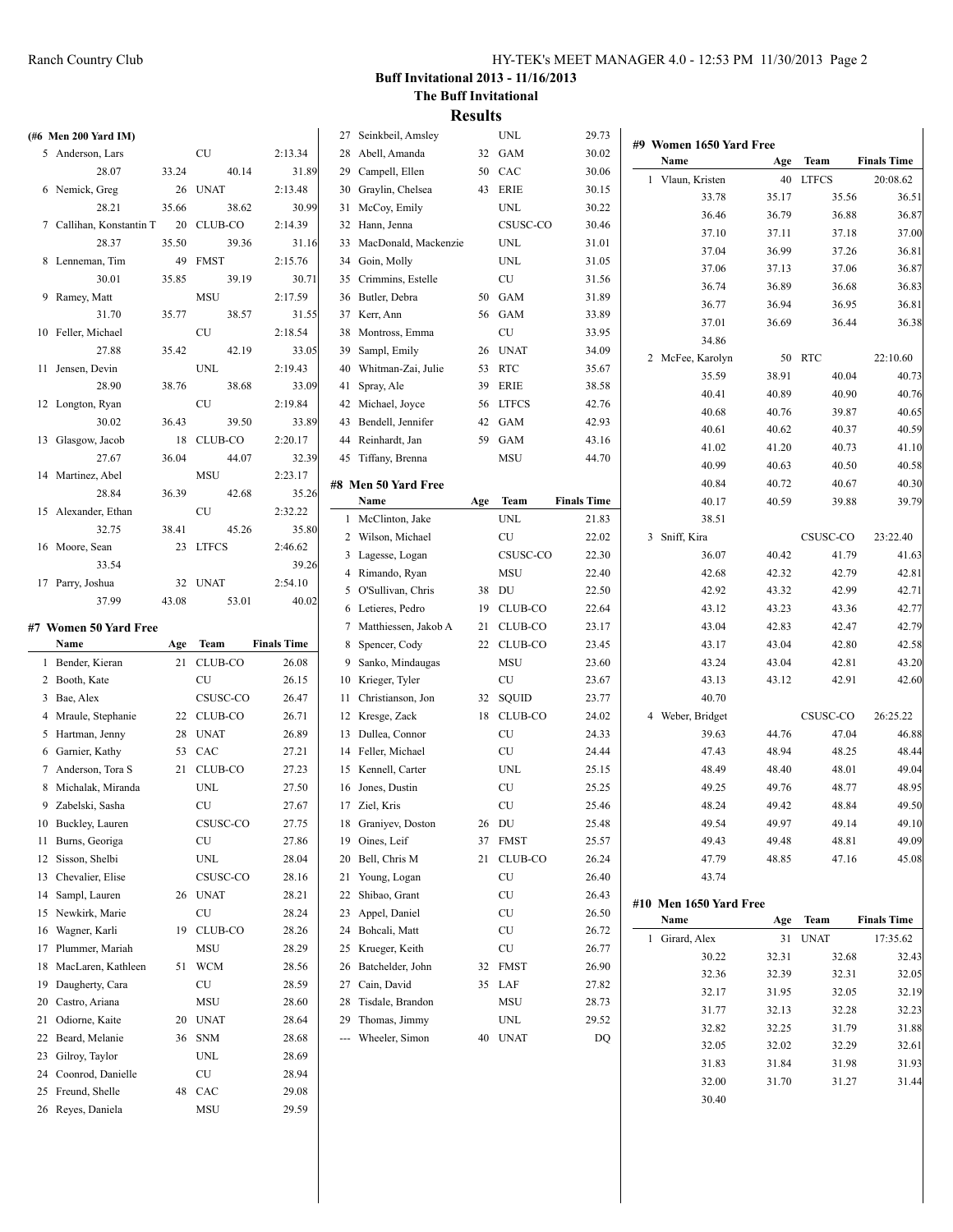|   | (#10 Men 1650 Yard Free) |       |              |          |   | #11 Women 20   |
|---|--------------------------|-------|--------------|----------|---|----------------|
|   | 2 Matis, Mitch           |       | UNL          | 19:55.04 |   | Team           |
|   | 28.87                    | 33.22 | 34.46        | 35.93    | 1 | CLUB-CO        |
|   | 36.24                    | 36.08 | 36.52        | 36.73    |   | Mraule, S      |
|   | 37.08                    | 36.40 | 36.84        | 36.53    |   | Miller, Sy     |
|   | 36.90                    | 36.77 | 37.15        | 37.08    |   | 30             |
|   | 36.93                    | 36.96 | 37.24        | 36.95    |   | 2 CU           |
|   | 36.97                    | 36.81 | 37.73        | 37.15    |   | Gossett, /     |
|   | 36.87                    | 37.39 | 36.87        | 36.60    |   | Spaeth, E      |
|   | 36.73                    | 37.05 | 36.45        | 35.64    |   | 30             |
|   | 31.90                    |       |              |          |   | 3 UNL          |
| 3 | Cruz, Eduardo            | 44    | <b>THOR</b>  | 21:12.75 |   | 32             |
|   | 36.06                    | 38.78 | 39.33        | 39.56    |   | 4 CSUSC-CO     |
|   | 37.78                    | 39.29 | 39.70        | 39.14    |   | Larson, C      |
|   | 39.42                    | 38.80 | 38.61        | 37.86    |   | O'Neill, S     |
|   | 38.71                    | 39.23 | 38.71        | 39.00    |   | 29             |
|   | 39.00                    | 38.77 | 38.50        | 38.60    |   | 5 CAC          |
|   | 39.00                    | 38.83 | 39.46        | 39.17    |   | 32             |
|   | 38.42                    | 38.00 | 37.92        | 38.52    |   | 6 MSU          |
|   | 37.92                    | 37.23 | 39.05        | 38.86    |   | Castro, A      |
|   | 35.52                    |       |              |          |   | Plummer.       |
|   | 4 Heggy, Terry           | 58    | <b>FMST</b>  | 21:26.52 |   | 33             |
|   | 36.32                    | 39.74 | 39.89        | 39.63    |   | 7 UNL          |
|   | 38.99                    | 39.18 | 39.00        | 39.04    |   | 35             |
|   | 39.07                    | 38.85 | 40.21        | 39.30    |   | 8 CU           |
|   | 39.23                    | 38.79 | 39.89        | 39.46    |   | Crimmin:       |
|   | 39.40                    | 39.47 | 38.90        | 39.14    |   | Montross       |
|   | 38.92                    | 38.85 | 39.07        | 39.04    |   | 35             |
|   | 39.63                    | 39.03 | 38.98        | 38.66    |   | 9 UNL          |
|   | 39.12                    | 38.24 | 38.46        | 38.49    |   | 37             |
|   | 36.53                    |       |              |          |   | 10 GAM         |
| 5 | Batchelder, John         | 32    | <b>FMST</b>  | 22:45.70 |   |                |
|   | 32.94                    | 38.49 | 40.30        | 40.49    |   | 11 LTFCS       |
|   | 41.46                    | 40.03 | 41.78        | 41.87    |   | 51             |
|   | 41.91                    | 42.43 | 41.86        | 42.08    |   |                |
|   | 41.46                    | 42.18 | 42.94        | 41.87    |   | #12 Men 200 Y  |
|   | 42.76                    | 42.60 | 43.37        | 42.38    |   | Team           |
|   | 43.31                    | 42.06 | 42.59        | 42.44    | 1 | CLUB-CO        |
|   | 42.35                    | 41.10 | 42.00        | 40.69    |   | Spencer,       |
|   | 42.35                    | 41.43 | 42.22        | 40.36    |   | Drozda, I      |
|   | 37.60                    |       |              |          |   | 26<br>2 CU     |
| 6 | Birnbaum, William        | 53    | <b>PIKES</b> | 28:36.83 |   |                |
|   | 42.89                    | 47.00 | 49.49        | 50.39    |   | Rejvani,       |
|   | 52.77                    | 51.44 | 50.62        | 53.71    |   | Feller, M      |
|   | 53.06                    | 51.77 | 53.94        | 52.86    |   | 27<br>3 CU     |
|   | 52.33                    | 51.85 | 53.61        | 51.49    |   |                |
|   | 54.59                    | 54.40 | 53.47        | 52.22    |   | Isobe, Re      |
|   | 52.62                    | 54.21 | 52.95        | 52.75    |   | Lazerus,<br>27 |
|   | 53.50                    | 53.37 | 51.57        | 53.80    |   | 4 MSU          |
|   | 52.85                    | 50.83 | 52.09        | 51.55    |   |                |
|   | 50.84                    |       |              |          |   | Brown, X       |
|   |                          |       |              |          |   | Ramey, N       |
|   |                          |       |              |          |   | 28             |

|    |                | #11  Women 200 Yard Medley Relay |       |           |                                              |                               |
|----|----------------|----------------------------------|-------|-----------|----------------------------------------------|-------------------------------|
|    | Team           |                                  |       | Relay     |                                              | <b>Finals Time</b>            |
| 1  | <b>CLUB-CO</b> |                                  |       | A         |                                              | 1:59.31                       |
|    |                | Mraule, Stephanie 22             |       |           | Wagner, Karli 19                             |                               |
|    |                | Miller, Sydney R 19              |       |           | Bender, Kieran 21                            |                               |
|    |                | 30.20                            | 32.73 |           | 29.83                                        | 26.55                         |
|    | 2 CU           |                                  |       | A         |                                              | 2:01.21                       |
|    |                | Gossett, Alaina                  |       |           | Wilson, Casey                                |                               |
|    |                | Spaeth, Ellesse                  |       |           | Coonrod, Danielle                            |                               |
|    |                | 30.53                            | 33.72 |           | 29.19                                        | 27.77                         |
| 3  | <b>UNL</b>     |                                  |       | A         |                                              | 2:04.53                       |
|    |                | 32.32                            | 34.51 |           | 30.18                                        | 27.52                         |
| 4  | CSUSC-CO       |                                  |       | A         |                                              | 2:08.12                       |
|    |                | Larson, Courtney                 |       |           | Chevalier, Elise                             |                               |
|    |                | O'Neill, Sami                    |       | Bae, Alex |                                              |                               |
| 5  | CAC            | 29.99                            | 38.30 |           | 33.08                                        | 26.75                         |
|    |                |                                  |       | A         |                                              | 2:10.61                       |
|    |                | 32.51                            | 36.99 |           | 34.92                                        | 26.19                         |
| 6  | <b>MSU</b>     |                                  |       | A         |                                              | 2:16.25                       |
|    |                | Castro, Ariana                   |       |           | Dechant, Katheryn                            |                               |
|    |                | Plummer, Mariah<br>33.07         | 38.67 |           | Sitz, Lindsey                                | 33.45                         |
| 7  | UNL            |                                  |       | B         | 31.06                                        | 2:18.90                       |
|    |                |                                  |       |           |                                              | 28.20                         |
| 8  | <b>CU</b>      | 35.63                            | 41.58 | B         | 33.49                                        | 2:20.39                       |
|    |                | Crimmins, Estelle                |       |           | Farberov, Anastasia                          |                               |
|    |                | Montross, Emma                   |       |           | Newkirk, Marie                               |                               |
|    |                | 35.69                            | 39.07 |           | 37.32                                        | 28.31                         |
| 9  | <b>UNL</b>     |                                  |       | C         |                                              | 2:20.43                       |
|    |                | 37.48                            | 34.71 |           | 35.77                                        | 32.47                         |
| 10 | <b>GAM</b>     |                                  |       | A         |                                              | 2:37.29                       |
|    |                |                                  |       |           |                                              | 32.05                         |
| 11 | <b>LTFCS</b>   |                                  |       | А         |                                              | 2:43.00                       |
|    |                | 51.03                            |       |           |                                              | 29.32                         |
|    |                |                                  |       |           |                                              |                               |
|    |                | #12 Men 200 Yard Medley Relay    |       |           |                                              |                               |
| 1  | Team           |                                  |       | Relay     |                                              | <b>Finals Time</b><br>1:44.11 |
|    | <b>CLUB-CO</b> | Spencer, Cody 22                 |       | A         |                                              |                               |
|    |                |                                  |       |           | Callihan, Konstantin T 20<br>Kresge, Zack 18 |                               |
|    |                | Drozda, Ryan 18<br>26.52         | 29.39 |           | 24.73                                        | 23.47                         |
| 2  | <b>CU</b>      |                                  |       | A         |                                              | 1:44.14                       |
|    |                | Rejvani, Alex                    |       | Ung, Eric |                                              |                               |
|    |                | Feller, Michael                  |       |           | Finger, Eric S 21                            |                               |
|    |                | 27.36                            | 27.96 |           | 26.07                                        | 22.75                         |
| 3  | CU             |                                  |       | В         |                                              | 1:45.97                       |
|    | Isobe, Rei     |                                  |       |           | Karasek, Lucas                               |                               |
|    |                | Lazerus, Zane                    |       |           | Suleski, Kyle                                |                               |
|    |                | 27.30                            | 28.75 |           | 25.67                                        | 24.25                         |
| 4  | <b>MSU</b>     |                                  |       | A         |                                              | 1:47.70                       |
|    |                | Brown, Xavier                    |       |           | Rimando, Ryan                                |                               |
|    |                | Ramey, Matt                      |       |           | Moseman, Ryan                                |                               |
|    |                | 28.83                            | 27.38 |           | 25.67                                        | 25.82                         |
| 5  | <b>CU</b>      |                                  |       | C         |                                              | 1:52.19                       |
|    |                | Green, Michael                   |       |           | Longton, Ryan                                |                               |
|    |                | Katsiotis, Nick                  |       |           | Casey, Tommy                                 |                               |
|    |                | 29.70                            | 31.41 |           | 25.69                                        | 25.39                         |
|    |                |                                  |       |           |                                              |                               |

|    | 6 CU                   |       | D                  | 1:55.38            |
|----|------------------------|-------|--------------------|--------------------|
|    | Alexander, Ethan       |       | Komisarchik, David |                    |
|    | Monroy, Fernando       |       | Krieger, Tyler     |                    |
|    | 32.51                  | 31.85 | 27.97              | 23.05              |
|    | 7 CSUSC-CO             |       | A                  | 1:56.66            |
|    | Turner, Nick           |       | Stokoe, Robby      |                    |
|    | Lagesse, Logan         |       | Benke, Tyler       |                    |
|    | 31.88                  | 33.28 | 24.06              | 27.44              |
| 8  | <b>UNL</b>             |       | А                  | 1:58.29            |
|    | 31.16                  | 33.61 | 25.18              | 28.34              |
| 9  | <b>FMST</b>            |       | A                  | 2:00.46            |
|    | 31.99                  | 30.71 | 28.44              | 29.32              |
| 10 | <b>LTFCS</b>           |       | А                  | 2:23.09            |
|    | 1:22.66                |       |                    | 27.79              |
|    |                        |       |                    |                    |
|    | #13 Women 100 Yard Fly |       |                    |                    |
|    | Name                   | Age   | Team               | <b>Finals Time</b> |
| 1  | Spaeth, Ellesse        |       | CU                 | 1:03.23            |
|    | 29.44                  | 33.79 |                    |                    |
| 2  | Gossett, Zoe           |       | CU                 | 1:05.70            |
|    | 30.41                  | 35.29 |                    |                    |
| 3  | Pappas, Brandy         |       | UNL                | 1:07.88            |
|    | 32.07                  | 35.81 |                    |                    |
| 4  | Hensel, Angela         |       | <b>UNL</b>         | 1:08.12            |
|    | 32.35                  | 35.77 |                    |                    |
| 5  | Birt, Brenna           |       | MSU                | 1:09.05            |
|    | 32.62                  | 36.43 |                    |                    |
| 6  | Hartman, Jenny         | 28    | <b>UNAT</b>        | 1:10.33            |
|    | 32.68                  | 37.65 |                    |                    |
| 7  | Baesler, Amber         |       | UNL                | 1:13.51            |
|    | 33.53                  | 39.98 |                    |                    |
| 8  | McCoy, Emily           |       | UNL                | 1:15.57            |
|    | 35.08                  | 40.49 |                    |                    |
|    | #14 Men 100 Yard Fly   |       |                    |                    |
|    | Name                   | Age   | Team               | <b>Finals Time</b> |
| 1  | Christianson, Jon      | 32    | SQUID              | 54.88              |
|    | 25.97                  | 28.91 |                    |                    |
| 2  | Ung, Eric              |       | CU                 | 55.54              |
|    | 26.29                  | 29.25 |                    |                    |
| 3  | Lagesse, Logan         |       | CSUSC-CO           | 55.79              |
|    | 26.39                  | 29.40 |                    |                    |
| 4  | Jamieson-Lucy, Thomas  |       | CU                 | 56.05              |
|    | 26.11                  | 29.94 |                    |                    |
| 5  | Kimble, Cole           | 20    | CLUB-CO            | 57.87              |
|    | 26.93                  | 30.94 |                    |                    |
| 6  | Katsiotis, Nick        |       | CU                 | 57.97              |
|    | 27.11                  | 30.86 |                    |                    |
| 7  | Finger, Eric S         | 21    | CU                 | 58.26              |
|    | 27.81                  | 30.45 |                    |                    |
| 8  | Glasgow, Jacob         | 18    | CLUB-CO            | 58.55              |
|    | 26.83                  | 31.72 |                    |                    |
| 9  | Monroy, Fernando       |       | CU                 | 59.18              |
|    | 27.99                  | 31.19 |                    |                    |
| 10 | Kennell, Carter        |       | UNL                | 59.75              |
|    | 28.11                  | 31.64 |                    |                    |
|    |                        |       |                    |                    |
|    |                        |       |                    |                    |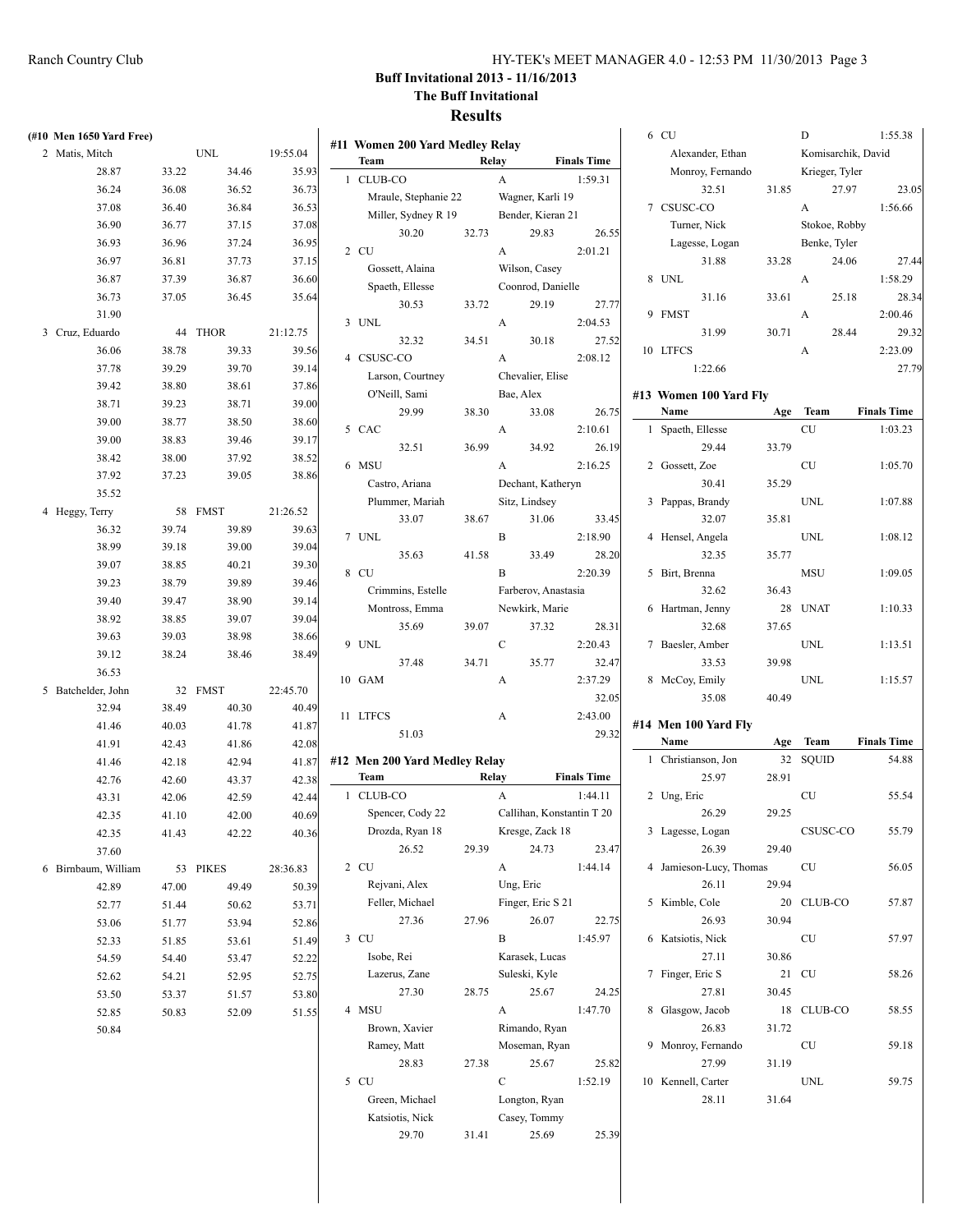| (#14 Men 100 Yard Fly)          |        |            |                    | 18 Newkirk, Marie      |        | <b>CU</b>  | 1:05.07            | 9 Seuscheck, Shane      |       | 21 CLUB-CO | 52.92              |
|---------------------------------|--------|------------|--------------------|------------------------|--------|------------|--------------------|-------------------------|-------|------------|--------------------|
| 11 Graniyev, Doston             |        | 26 DU      | 1:00.38            | 31.68                  | 33.39  |            |                    | 25.51                   | 27.41 |            |                    |
| 27.61                           | 32.77  |            |                    | 19 Chevalier, Elise    |        | CSUSC-CO   | 1:05.48            | 10 Sanko, Mindaugas     |       | MSU        | 53.05              |
| 12 Feller, Michael              |        | CU         | 1:01.49            | 30.78                  | 34.70  |            |                    | 24.39                   | 28.66 |            |                    |
| 28.21                           | 33.28  |            |                    | 20 Reyes, Daniela      |        | MSU        | 1:05.65            | 11 Jensen, Devin        |       | UNL        | 53.16              |
| 13 Callihan, Konstantin T       |        | 20 CLUB-CO | 1:01.83            | 30.92                  | 34.73  |            |                    | 25.27                   | 27.89 |            |                    |
| 28.07                           | 33.76  |            |                    | 21 Buckley, Lauren     |        | CSUSC-CO   | 1:05.80            | 12 Martinez, Abel       |       | MSU        | 53.56              |
| 14 Batchelder, John             |        | 32 FMST    | 1:03.17            | 29.71                  | 36.09  |            |                    | 25.58                   | 27.98 |            |                    |
| 30.54                           | 32.63  |            |                    | 22 Seinkbeil, Amsley   |        | UNL        | 1:05.85            | 13 Lenneman, Tim        |       | 49 FMST    | 53.65              |
| 15 Young, Logan                 |        | CU         | 1:04.81            | 31.29                  | 34.56  |            |                    | 26.83                   | 26.82 |            |                    |
| 30.13                           | 34.68  |            |                    | 23 Thiker, Lisa        | 47 CAC |            | 1:07.24            | 14 Dullea, Connor       |       | CU         | 53.81              |
| 16 Komisarchik, David           |        | CU         | 1:04.86            | 31.51                  | 35.73  |            |                    | 25.36                   | 28.45 |            |                    |
| 29.68                           | 35.18  |            |                    | 24 Abell, Amanda       |        | 32 GAM     | 1:09.14            | 15 Kresge, Zack         |       | 18 CLUB-CO | 54.72              |
| 17 Suleski, Kyle                |        | CU         | 1:05.01            | 32.95                  | 36.19  |            |                    | 26.02                   | 28.70 |            |                    |
| 30.01                           | 35.00  |            |                    | 25 Goin, Molly         |        | UNL        | 1:09.40            | 16 Blois, Stuart        |       | CSUSC-CO   | 55.07              |
| 18 Davis, Jack                  |        | CU         | 1:09.49            | 32.95                  | 36.45  |            |                    | 26.34                   | 28.73 |            |                    |
| 33.75                           | 35.74  |            |                    | 26 Reinhandt, Jessica  |        | 37 GAM     | 1:11.30            | 17 Krieger, Tyler       |       | CU         | 55.16              |
| 19 Green, Michael               |        | CU         | 1:11.81            | 34.48                  | 36.82  |            |                    | 25.43                   | 29.73 |            |                    |
| 33.31                           | 38.50  |            |                    | 27 Crimmins, Estelle   |        | CU         | 1:11.87            | 18 Longton, Ryan        |       | <b>CU</b>  | 55.96              |
|                                 |        |            |                    | 35.28                  | 36.59  |            |                    | 26.51                   | 29.45 |            |                    |
| #15 Women 100 Yard Free<br>Name |        | Age Team   | <b>Finals Time</b> | 28 Butler, Debra       |        | 50 GAM     | 1:12.03            | 19 Adams, Taylor D      |       | 22 CLUB-CO | 56.39              |
|                                 |        | CU         | 56.54              | 35.25                  | 36.78  |            |                    | 26.25                   | 30.14 |            |                    |
| 1 Booth, Kate<br>27.05          | 29.49  |            |                    | 29 Carlson, Jennifer   |        | UNL        | 1:13.13            | 20 Ziel, Kris           |       | CU         | 56.69              |
| 2 Bissert, Taylor               |        | UNL        | 58.51              | 30 McCoy, Emily        |        | UNL        | 1:13.31            | 27.15                   | 29.54 |            |                    |
| 28.27                           | 30.24  |            |                    | 34.20                  | 39.11  |            |                    | 21 Oines, Leif          |       | 37 FMST    | 56.77              |
|                                 | 53 CAC |            | 58.63              | 31 Herron, Jolena      |        | CSUSC-CO   | 1:16.14            | 27.87                   | 28.90 |            |                    |
| 3 Garnier, Kathy                |        |            |                    | 36.01                  | 40.13  |            |                    | 22 Stokoe, Robby        |       | CSUSC-CO   | 56.90              |
| 28.74                           | 29.89  |            |                    | 32 Montross, Emma      |        | CU         | 1:16.15            | 27.08                   | 29.82 |            |                    |
| 4 Gossett, Alaina               |        | CU         | 58.88              | 36.96                  | 39.19  |            |                    | 23 Jones, Dustin        |       | CU         | 57.74              |
| 28.40                           | 30.48  |            |                    | 33 Kerr, Ann           |        | 56 GAM     | 1:18.10            | 27.09                   | 30.65 |            |                    |
| 5 Mraule, Stephanie             |        | 22 CLUB-CO | 59.63              | 38.08                  | 40.02  |            |                    | 24 Turner, Nick         |       | CSUSC-CO   | 59.54              |
| 28.57                           | 31.06  |            |                    | 34 Whitman-Zai, Julie  |        | 53 RTC     | 1:20.67            | 28.36                   | 31.18 |            |                    |
| 6 Bae, Alex                     |        | CSUSC-CO   | 59.92              | 37.74                  | 42.93  |            |                    | 25 Krueger, Keith       |       | CU         | 1:01.58            |
| 28.64                           | 31.28  |            |                    | 35 Michael, Joyce      |        | 56 LTFCS   | 1:31.43            | 29.71                   | 31.87 |            |                    |
| 7 Burns, Georiga                |        | CU         | 1:00.24            | 40.96                  | 50.47  |            |                    | 26 Cain, David          |       | 35 LAF     | 1:01.91            |
| 28.76                           | 31.48  |            |                    | 36 Bendell, Jennifer   |        | 42 GAM     | 1:35.30            | 28.79                   | 33.12 |            |                    |
| *8 Zabelski, Sasha              |        | <b>CU</b>  | 1:00.69            | 45.90                  | 49.40  |            |                    | 27 Slade, Shawn         |       | 44 RTC     | 1:03.23            |
| 28.62                           | 32.07  |            |                    |                        |        |            |                    | 30.17                   | 33.06 |            |                    |
| *8 Sinclair, Jordan             |        | CSUSC-CO   | 1:00.69            | #16 Men 100 Yard Free  |        |            | <b>Finals Time</b> | 28 Benke, Tyler         |       | CSUSC-CO   | 1:03.26            |
| 29.14                           | 31.55  |            |                    | Name                   |        | Age Team   |                    | 29.72                   | 33.54 |            |                    |
| 10 Hartman, Jenny               |        | 28 UNAT    | 1:01.83            | 1 Wilson, Michael      |        | CU         | 48.45              | 29 Tisdale, Brandon     |       | MSU        | 1:05.12            |
| 29.10                           | 32.73  |            |                    | 24.21                  | 24.24  |            |                    | 30.81                   | 34.31 |            |                    |
| 11 Michalak, Miranda            |        | <b>UNL</b> | 1:02.08            | 2 McClinton, Jake      |        | UNL        | 49.61              | 30 Wheeler, Simon       |       | 40 UNAT    | 1:06.02            |
| 29.08                           | 33.00  |            |                    | 24.38                  | 25.23  |            |                    | 31.21                   | 34.81 |            |                    |
| 12 Farberov, Anastasia          |        | CU         | 1:02.43            | 3 O'Sullivan, Chris    |        | 38 DU      | 50.38              | 31 Parry, Joshua        |       | 32 UNAT    | 1:10.38            |
| 30.09                           | 32.34  |            |                    | 24.07                  | 26.31  |            |                    | 35.49                   | 34.89 |            |                    |
| 13 Gilroy, Taylor               |        | <b>UNL</b> | 1:02.97            | 4 Letieres, Pedro      |        | 19 CLUB-CO | 50.43              |                         |       |            |                    |
| 30.49                           | 32.48  |            |                    | 24.65                  | 25.78  |            |                    | #17 Women 500 Yard Free |       |            |                    |
| 14 Beard, Melanie               |        | 36 SNM     | 1:03.20            | 5 Matthiessen, Jakob A |        | 21 CLUB-CO | 51.13              | Name                    |       | Age Team   | <b>Finals Time</b> |
| 30.21                           | 32.99  |            |                    | 25.06                  | 26.07  |            |                    | 1 Sall, Ashleigh        |       | ${\rm CU}$ | 5:39.12            |
| 15 Coonrod, Danielle            |        | CU         | 1:04.05            | 6 Trinidad, RD         |        | 35 PIKES   | 51.20              | 29.41                   | 32.60 | 34.02      | 34.52              |
| 30.42                           | 33.63  |            |                    | 24.56                  | 26.64  |            |                    | 34.54                   | 34.65 | 34.93      | 35.34              |
| 16 Odiorne, Kaite               |        | 20 UNAT    | 1:04.50            | 7 Drozda, Ryan         |        | 18 CLUB-CO | 51.60              | 35.03                   | 34.08 |            |                    |
| 30.50                           | 34.00  |            |                    | 24.52                  | 27.08  |            |                    | 2 Vlaun, Kristen        |       | 40 LTFCS   | 5:56.72            |
| 17 Sisson, Shelbi               |        | UNL        | 1:04.61            | 8 Moseman, Ryan        |        | MSU        | 51.77              | 32.78                   | 34.86 | 35.73      | 36.18              |
| 29.42                           | 35.19  |            |                    | 24.79                  | 26.98  |            |                    | 36.58                   | 36.56 | 36.60      | 36.40              |
|                                 |        |            |                    |                        |        |            |                    | 36.34                   | 34.69 |            |                    |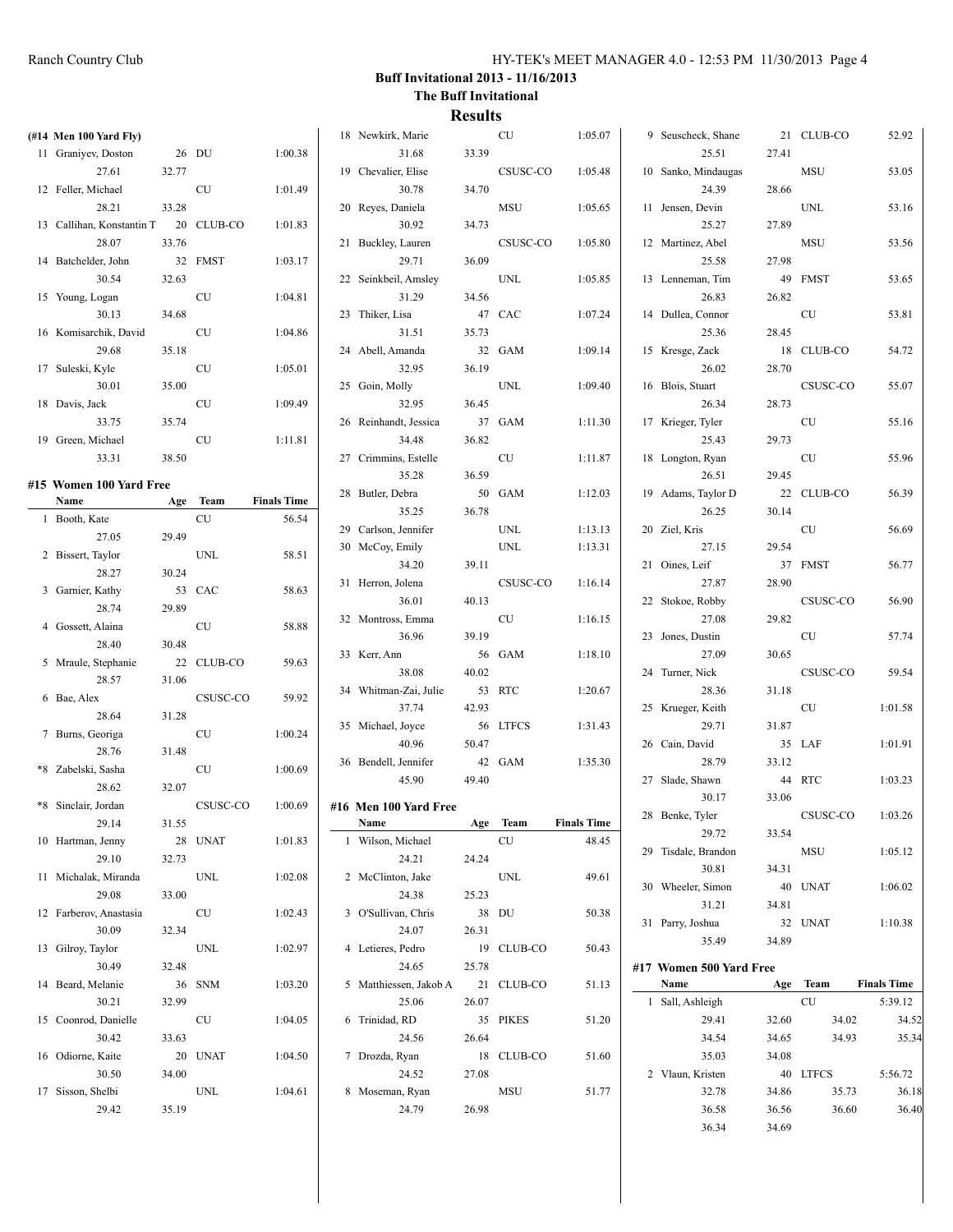| (#17 Women 500 Yard Free) |       |            |                    | 6 Ramey, Matt   |                               |       | <b>MSU</b>           |       | 5:38.13            |                   |                                 |       |                                   |                    |
|---------------------------|-------|------------|--------------------|-----------------|-------------------------------|-------|----------------------|-------|--------------------|-------------------|---------------------------------|-------|-----------------------------------|--------------------|
| 3 Hensel, Angela          |       | UNL        | 6:08.44            |                 | 30.77                         | 33.30 |                      | 34.30 | 34.79              | Team              | #20 Men 200 Yard Free Relay     |       | Relay                             | <b>Finals Time</b> |
| 33.93                     | 37.05 | 37.27      | 38.24              |                 | 34.82                         | 35.19 |                      | 34.26 | 33.87              | 1 CU              |                                 |       | $\mathbf{A}$                      | 1:30.98            |
| 36.78                     | 37.32 | 37.44      | 37.40              |                 | 33.88                         | 32.95 |                      |       |                    |                   |                                 |       |                                   |                    |
| 37.42                     | 35.59 |            |                    | 7 Cruz, Eduardo |                               |       | 44 THOR              |       | 6:03.20            | Ung, Eric         | Finger, Eric S 21               |       | Karasek, Lucas<br>Wilson, Michael |                    |
| 4 Plummer, Mariah         |       | MSU        | 6:13.21            |                 | 34.42                         | 35.95 |                      | 36.20 | 36.14              |                   | 23.20                           | 23.58 | 22.76                             | 21.44              |
| 33.23                     | 37.44 | 37.95      | 38.03              |                 | 36.31                         | 36.41 |                      | 36.69 | 37.17              | 2 MSU             |                                 |       | $\mathbf{A}$                      | 1:32.47            |
| 37.70                     | 39.31 | 37.99      | 39.18              |                 | 37.32                         | 36.59 |                      |       |                    |                   | Martinez, Abel                  |       | Sanko, Mindaugas                  |                    |
| 37.72                     | 34.66 |            |                    | 8 Davis, Jack   |                               |       | <b>CU</b>            |       | 6:10.02            |                   | Moseman, Ryan                   |       | Rimando, Ryan                     |                    |
| 5 Castro, Ariana          |       | MSU        | 6:18.62            |                 | 33.03                         | 38.58 |                      | 38.77 | 38.32              |                   | 23.48                           | 23.52 | 23.42                             | 22.05              |
| 31.87                     | 36.16 | 38.14      | 39.06              |                 | 37.89                         | 38.14 |                      | 38.13 | 37.39              | 3 CLUB-CO         |                                 |       | $\mathbf{A}$                      | 1:32.94            |
| 39.70                     | 39.54 | 38.16      | 38.67              |                 | 36.66                         | 33.11 |                      |       |                    |                   | Glasgow, Jacob 18               |       | Spencer, Cody 22                  |                    |
| 39.24                     | 38.08 |            |                    | 9 Matis, Mitch  |                               |       | UNL                  |       | 6:14.02            |                   |                                 |       |                                   |                    |
| 6 McFee, Karolyn          |       | 50 RTC     | 6:20.68            |                 | 24.53                         | 41.17 |                      | 40.48 | 38.09              |                   | Seuscheck, Shane 21<br>23.31    | 22.63 | Letieres, Pedro 19<br>23.12       | 23.88              |
| 34.26                     | 37.60 | 38.21      | 38.35              |                 | 40.02                         | 39.14 |                      | 38.29 | 37.62              | 4 CU              |                                 |       | B                                 |                    |
| 38.55                     | 39.51 | 38.85      | 39.35              |                 | 38.11                         | 36.57 |                      |       |                    |                   |                                 |       |                                   | 1:39.98            |
| 39.30                     | 36.70 |            |                    | 10 Heggy, Terry |                               |       | 58 FMST              |       | 6:18.61            |                   | Jones, Dustin<br>Krieger, Tyler |       | Longton, Ryan                     |                    |
| 7 O'Neill, Sami           |       | CSUSC-CO   | 6:22.29            |                 | 35.92                         | 39.41 |                      | 38.69 | 39.04              |                   |                                 |       | Dullea, Connor                    |                    |
| 34.08                     | 38.22 | 39.18      | 39.25              |                 | 38.80                         | 38.70 |                      | 38.06 | 38.24              |                   | 25.57                           | 25.51 | 24.57                             | 24.33              |
| 39.10                     | 39.04 | 39.41      | 38.90              |                 | 36.94                         | 34.81 |                      |       |                    | 5 FMST            |                                 |       | $\mathbf{A}$                      | 1:45.70            |
| 38.46                     | 36.65 |            |                    |                 |                               |       |                      |       |                    |                   | 24.25                           | 26.97 | 25.82                             | 28.66              |
| 8 Tatro, Ocean            |       | <b>CU</b>  | 6:31.88            |                 | #19 Women 200 Yard Free Relay |       |                      |       |                    |                   | #21 Women 100 Yard Back         |       |                                   |                    |
| 33.93                     | 37.33 | 38.86      | 39.53              | Team            |                               |       | Relay                |       | <b>Finals Time</b> | Name              |                                 |       | Age Team                          | <b>Finals Time</b> |
| 39.85                     | 40.76 | 40.43      | 41.60              | 1 CU            |                               |       | $\mathbf{A}$         |       | 1:47.89            |                   | 1 Gossett, Alaina               |       | CU                                | 1:04.12            |
| 40.88                     | 38.71 |            |                    |                 | Wilson, Casey                 |       | Gossett, Zoe         |       |                    |                   | 31.58                           | 32.54 |                                   |                    |
| 9 Dechant, Katheryn       |       | MSU        | 6:57.51            |                 | Sall, Ashleigh                |       | Booth, Kate          |       |                    |                   | 2 Larson, Courtney              |       | CSUSC-CO                          | 1:04.60            |
| 36.82                     | 40.70 | 41.82      | 42.65              |                 | 27.93                         | 27.00 |                      | 26.54 | 26.42              |                   | 31.51                           | 33.09 |                                   |                    |
| 42.96                     | 43.16 | 43.65      | 42.70              | 2 CLUB-CO       |                               |       | $\mathbf{A}$         |       | 1:48.16            | 3 Wagner, Karli   |                                 |       | 19 CLUB-CO                        | 1:05.35            |
| 42.72                     | 40.33 |            |                    |                 | Wagner, Karli 19              |       | Mraule, Stephanie 22 |       |                    |                   | 31.76                           | 33.59 |                                   |                    |
| 10 Sitz, Lindsey          |       | MSU        | 7:45.14            |                 | Miller, Sydney R 19           |       | Bender, Kieran 21    |       |                    |                   | 4 Anderson, Tora S              |       | 21 CLUB-CO                        | 1:07.78            |
| 39.16                     | 44.23 | 47.14      | 47.63              |                 | 27.95                         | 27.45 |                      | 26.52 | 26.24              |                   | 32.40                           | 35.38 |                                   |                    |
| 47.10                     | 48.02 | 47.95      | 49.20              | 3 CSUSC-CO      |                               |       | $\mathbf{A}$         |       | 1:48.38            |                   | 5 Bender, Kieran                |       | 21 CLUB-CO                        | 1:09.32            |
| 48.09                     | 46.62 |            |                    |                 | Larson, Courtney              |       | O'Neill, Sami        |       |                    |                   | 33.57                           | 35.75 |                                   |                    |
|                           |       |            |                    |                 | Thompson, Jessica             |       | Bae, Alex            |       |                    |                   | 6 Freund, Shelle                |       | 48 CAC                            | 1:10.14            |
| #18 Men 500 Yard Free     |       |            |                    |                 | 27.22                         | 28.30 |                      | 26.60 | 26.26              |                   | 34.10                           | 36.04 |                                   |                    |
| Name                      |       | Age Team   | <b>Finals Time</b> | 4 UNL           |                               |       | A                    |       | 1:53.56            |                   | 7 Coonrod, Danielle             |       | CU                                | 1:10.67            |
| 1 Girard, Alex            |       | 31 UNAT    | 4:58.68            |                 | 27.30                         | 29.78 |                      | 28.90 | 27.58              |                   | 33.98                           | 36.69 |                                   |                    |
| 28.32                     | 30.43 | 30.55      | 30.78              | 5 CAC           |                               |       | A                    |       | 1:55.48            |                   | 8 Sinclair, Jordan              |       | CSUSC-CO                          | 1:11.45            |
| 29.86                     | 30.06 | 30.07      | 30.38              | 6 CSUSC-CO      |                               |       | B                    |       | 2:01.50            |                   | 34.87                           | 36.58 |                                   |                    |
| 29.01                     | 29.22 |            |                    |                 | Chevalier, Elise              |       | Hann, Jenna          |       |                    | 9 Sall, Ashleigh  |                                 |       | CU                                | 1:11.64            |
| 2 Pool, Griff             |       | 21 CLUB-CO | 5:19.91            |                 | Weber, Bridget                |       | Sinclair, Jordan     |       |                    |                   | 32.80                           | 38.84 |                                   |                    |
| 28.20                     | 31.07 | 31.80      | 32.44              |                 | 29.91                         | 32.35 |                      | 31.05 | 28.19              |                   | 10 Daugherty, Cara              |       | CU                                | 1:11.95            |
| 32.19                     | 32.91 | 32.87      | 33.31              | 7 CU            |                               |       | B                    |       | 2:01.53            |                   | 34.83                           | 37.12 |                                   |                    |
| 32.67                     | 32.45 |            |                    |                 | Goldstein, Sara               |       | Tatro, Ocean         |       |                    |                   | 11 Newkirk, Marie               |       | CU                                | 1:12.63            |
| 3 Kimble, Cole            |       | 20 CLUB-CO | 5:20.46            |                 | Zabelski, Sasha               |       | Bostic, Brynna       |       |                    |                   | 35.15                           | 37.48 |                                   |                    |
| 28.98                     | 31.89 | 32.92      | 32.84              |                 | 29.82                         | 30.56 |                      | 28.49 | 32.66              | 12 Castro, Ariana |                                 |       | MSU                               | 1:12.67            |
| 32.91                     | 32.51 | 32.58      | 32.21              | 8 UNL           |                               |       | B                    |       | 2:02.08            |                   | 35.28                           | 37.39 |                                   |                    |
| 31.98                     | 31.64 |            |                    |                 | 31.96                         | 31.58 |                      | 30.57 | 27.97              |                   | 13 Crimmins, Estelle            |       | CU                                | 1:18.92            |
| 4 Lazerus, Zane           |       | <b>CU</b>  | 5:24.22            | 9 UNL           |                               |       | $\mathbf C$          |       | 2:04.05            |                   | 38.07                           | 40.85 |                                   |                    |
| 27.87                     | 30.75 | 31.93      | 32.43              |                 | 32.35                         | 31.58 |                      | 29.99 | 30.13              |                   |                                 |       |                                   |                    |
| 33.23                     | 33.41 | 33.67      | 33.64              | 10 GAM          |                               |       | A                    |       | 2:15.81            |                   | 14 Abell, Amanda                |       | 32 GAM                            | 1:20.05            |
| 34.12                     | 33.17 |            |                    |                 | 30.56                         | 31.37 |                      | 42.47 | 31.41              |                   | 37.86                           | 42.19 |                                   |                    |
| 5 Young, Logan            |       | <b>CU</b>  | 5:26.79            | --- MSU         |                               |       | $\mathbf{A}$         |       | DQ                 |                   | 15 MacDonald, Mackenzie         |       | <b>UNL</b>                        | 1:21.22            |
| 29.01                     | 32.01 | 32.76      | 33.31              |                 | Tiffany, Brenna               |       | Sitz, Lindsey        |       |                    |                   | 39.34                           | 41.88 |                                   |                    |
| 33.26                     | 33.23 | 33.57      | 33.85              |                 | Reyes, Daniela                |       | Birt, Brenna         |       |                    | 16 Tucker, Sarah  |                                 |       | <b>UNL</b>                        | 1:21.32            |
| 33.12                     | 32.67 |            |                    |                 | 44.79                         | 33.83 |                      | 29.41 | 28.52              |                   | 38.82                           | 42.50 |                                   |                    |
|                           |       |            |                    |                 |                               |       |                      |       |                    |                   | 17 Seinkbeil, Amsley            |       | <b>UNL</b>                        | 1:21.50            |
|                           |       |            |                    |                 |                               |       |                      |       |                    |                   | 39.11                           | 42.39 |                                   |                    |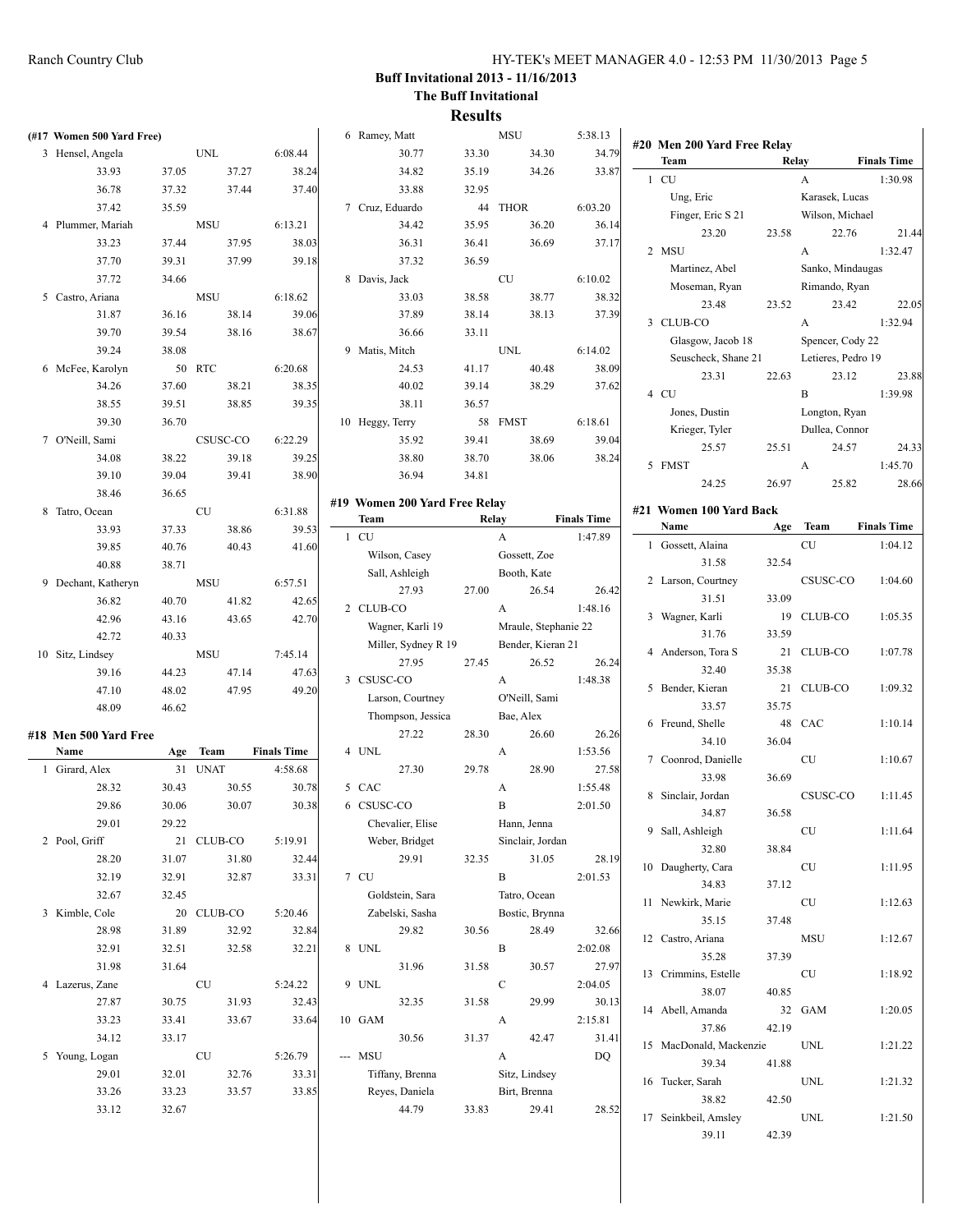| HY-TEK's MEET MANAGER 4.0 - 12:53 PM 11/30/2013 Page 6 |  |  |  |
|--------------------------------------------------------|--|--|--|
|--------------------------------------------------------|--|--|--|

#### **Results**

**Name Age Team Finals Time**

| (#21 Women 100 Yard Back)  |         |                |                    |                           |                |
|----------------------------|---------|----------------|--------------------|---------------------------|----------------|
| 18 Reves, Daniela          |         | MSU            | 1:22.78            | #23 Women 100 Yard Breast |                |
| 39.15                      | 43.63   |                |                    | Name                      | Ag             |
| 19 Bostic, Brynna          |         | <b>CU</b>      | 1:26.02            | 1 Bissert, Taylor         |                |
| 40.63                      | 45.39   |                |                    | 36.36                     | 38.81          |
| 20 Reinhandt, Jessica      | 37      | GAM            | 1:27.07            | 2 Sampl, Emily            | 2 <sub>0</sub> |
| 42.15                      | 44.92   |                |                    | 35.87                     | 39.97          |
| 21 Sitz, Lindsey           |         | <b>MSU</b>     | 1:27.30            | 3 Wilson, Casey           |                |
| 42.22                      | 45.08   |                |                    | 36.48                     | 39.62          |
| 22 Kerr, Ann               | 56      | <b>GAM</b>     | 1:27.90            | 4 Baesler, Amber          |                |
| 42.89                      | 45.01   |                |                    | 35.67                     | 40.65          |
| 23 Michael, Joyce          | 56      | <b>LTFCS</b>   | 1:51.93            | 5 Pappas, Brandy          |                |
| 50.50                      | 1:01.43 |                |                    | 36.43                     | 40.31          |
|                            |         |                |                    | 6 Daugherty, Cara         |                |
| #22 Men 100 Yard Back      |         |                |                    | 37.07                     | 41.05          |
| Name                       | Age     | Team           | <b>Finals Time</b> | 7 Sampl, Lauren           | 2 <sub>0</sub> |
| 1 O'Sullivan, Chris        | 38      | DU             | 54.49              | 37.27                     | 41.15          |
| 26.10                      | 28.39   |                |                    | 8 Campell, Ellen          | 50             |
| 2 Anderson, Lars           |         | <b>CU</b>      | 57.59              | 38.92                     | 43.28          |
| 27.85                      | 29.74   |                |                    | 9 Chevalier, Elise        |                |
| 3 Spencer, Cody            | 22      | <b>CLUB-CO</b> | 57.98              | 39.91                     | 43.55          |
| 27.97                      | 30.01   |                |                    | 10 Dechant, Katheryn      |                |
| 4 Rejvani, Alex            |         | <b>CU</b>      | 58.33              | 39.31                     | 45.19          |
| 28.58                      | 29.75   |                |                    | 11 Thiker, Lisa           | $4^{\circ}$    |
| 5 Adams, Taylor D          | 22      | CLUB-CO        | 59.59              | 42.21                     | 44.24          |
| 28.85                      | 30.74   |                |                    | 12 Hann, Jenna            |                |
| 6 Drozda, Ryan             | 18      | CLUB-CO        | 1:00.89            | 41.92                     | 45.88          |
| 29.58                      | 31.31   |                |                    | 13 Buckley, Lauren        |                |
| 7 Brown, Xavier            |         | <b>MSU</b>     | 1:01.61            | 41.66                     | 47.37          |
| 29.45                      | 32.16   |                |                    | 14 Weber, Bridget         |                |
| 8 Lazerus, Zane            |         | <b>CU</b>      | 1:02.28            | 43.51                     | 45.55          |
| 30.11                      | 32.17   |                |                    | 15 Garnier, Kathy         | 53             |
| 9 Bell, Chris M            | 21      | <b>CLUB-CO</b> | 1:04.65            | 41.33                     | 48.09          |
| 30.95                      | 33.70   |                |                    | 16 Laing, Heather         | 28             |
| 10 Suleski, Kyle           |         | CU             | 1:05.56            | 43.96                     | 49.12          |
| 31.29                      | 34.27   |                |                    | 17 Whitman-Zai, Julie     | 53             |
| 11 Eaman, Andy             |         | CU             | 1:05.73            | 47.13                     | 53.46          |
| 31.92                      | 33.81   |                |                    | 18 Knellinger, Jen        | 59             |
| 12 Turner, Nick            |         | CSUSC-CO       | 1:07.29            | 49.86                     | 56.15          |
| 32.75                      | 34.54   |                |                    | 19 Reinhardt, Jan         | 59             |
|                            |         |                |                    | 55.66                     |                |
| 13 Green, Michael<br>33.30 | 34.07   | CU             | 1:07.37            |                           | 1:00.01        |
|                            |         |                |                    | #24 Men 100 Yard Breast   |                |
| 14 Kennell, Carter         |         | <b>UNL</b>     | 1:09.09            | Name                      | Ag             |
| 33.07                      | 36.02   |                |                    | 1 Rimando, Ryan           |                |
| 15 Oines, Leif             | 37      | <b>FMST</b>    | 1:09.94            | 28.39                     | 32.48          |
| 34.47                      | 35.47   |                |                    | 2 Ung, Eric               |                |
| 16 Benke, Tyler            |         | CSUSC-CO       | 1:10.27            | 29.09                     | 31.86          |
| 34.11                      | 36.16   |                |                    | 3 Trinidad, RD            | 3 <sup>2</sup> |
| 17 Alexander, Ethan        |         | CU             | 1:12.52            | 28.67                     | $32.5^{\circ}$ |
| 35.32                      | 37.20   |                |                    | 4 Karasek, Lucas          |                |
| 18 Cain, David             | 35      | LAF            | 1:16.28            | 29.35                     | 33.39          |
| 37.19                      | 39.09   |                |                    | 5 Isobe, Rei              |                |
|                            |         |                |                    |                           |                |

| 1              | Bissert, Taylor          |             | UNL          | 1:15.17            |
|----------------|--------------------------|-------------|--------------|--------------------|
|                | 36.36                    | 38.81       |              |                    |
| $\overline{c}$ | Sampl, Emily             | 26          | <b>UNAT</b>  | 1:15.84            |
|                | 35.87                    | 39.97       |              |                    |
| 3              | Wilson, Casey            |             | <b>CU</b>    | 1:16.10            |
|                | 36.48                    | 39.62       |              |                    |
| $\overline{4}$ | Baesler, Amber           |             | <b>UNL</b>   | 1:16.32            |
|                | 35.67                    | 40.65       |              |                    |
| 5              | Pappas, Brandy           |             | <b>UNL</b>   | 1:16.74            |
|                | 36.43                    | 40.31       |              |                    |
| 6              | Daugherty, Cara          |             | <b>CU</b>    | 1:18.12            |
|                | 37.07                    | 41.05       |              |                    |
| 7              | Sampl, Lauren            | 26          | <b>UNAT</b>  | 1:18.42            |
|                | 37.27                    | 41.15       |              |                    |
| 8              | Campell, Ellen           | 50          | CAC          | 1:22.20            |
|                | 38.92                    | 43.28       |              |                    |
| 9              | Chevalier, Elise         |             | CSUSC-CO     | 1:23.46            |
|                | 39.91                    | 43.55       |              |                    |
| 10             | Dechant, Katheryn        |             | MSU          | 1:24.50            |
|                | 39.31                    | 45.19       |              |                    |
| 11             | Thiker, Lisa             | 47          | CAC          | 1:26.45            |
|                | 42.21                    | 44.24       |              |                    |
| 12             | Hann, Jenna              |             | CSUSC-CO     | 1:27.80            |
|                | 41.92                    | 45.88       |              |                    |
| 13             | Buckley, Lauren          |             | CSUSC-CO     | 1:29.03            |
|                | 41.66                    | 47.37       |              |                    |
| 14             | Weber, Bridget           |             | CSUSC-CO     | 1:29.06            |
|                |                          |             |              |                    |
|                | 43.51                    | 45.55       |              |                    |
| 15             |                          |             | CAC          |                    |
|                | Garnier, Kathy<br>41.33  | 53<br>48.09 |              | 1:29.42            |
| 16             | Laing, Heather           | 28          | <b>DAWGS</b> | 1:33.08            |
|                | 43.96                    | 49.12       |              |                    |
| 17             | Whitman-Zai, Julie       | 53          | <b>RTC</b>   | 1:40.59            |
|                | 47.13                    | 53.46       |              |                    |
| 18             |                          |             | <b>LTFCS</b> | 1:46.01            |
|                | Knellinger, Jen<br>49.86 | 59          |              |                    |
| 19             | Reinhardt, Jan           | 56.15<br>59 | <b>GAM</b>   |                    |
|                | 55.66                    | 1:00.01     |              | 1:55.67            |
|                |                          |             |              |                    |
| #24            | Men 100 Yard Breast      |             |              |                    |
|                | Name                     | Age         | Team         | <b>Finals Time</b> |
| 1              | Rimando, Ryan            |             | MSU          | 1:00.87            |
|                | 28.39                    | 32.48       |              |                    |
| $\overline{c}$ | Ung, Eric                |             | CU           | 1:00.95            |
|                | 29.09                    | 31.86       |              |                    |
| 3              | Trinidad, RD             | 35          | PIKES        | 1:01.24            |
|                | 28.67                    | 32.57       |              |                    |
| 4              | Karasek, Lucas           |             | CU           | 1:02.74            |
|                | 29.35                    | 33.39       |              |                    |
| 5              | Isobe, Rei               |             | CU           | 1:04.60            |
|                | 30.25                    | 34.35       |              |                    |
| 6              | Wilson, Michael<br>30.85 | 35.54       | CU           | 1:06.39            |

| 7              | Seuscheck, Shane              | 21      | CLUB-CO          | 1:08.43            |
|----------------|-------------------------------|---------|------------------|--------------------|
|                | 33.62                         | 34.81   |                  |                    |
| 8              | Jensen, Devin                 |         | <b>UNL</b>       | 1:08.60            |
|                | 32.29                         | 36.31   |                  |                    |
| 9              | Finger, Eric S                | 21      | CU               | 1:08.91            |
|                | 32.88                         | 36.03   |                  |                    |
| 10             | Longton, Ryan                 |         | CU               | 1:10.44            |
|                | 32.89                         | 37.55   |                  |                    |
|                |                               |         |                  |                    |
| 11             | Graniyev, Doston              | 26      | DU               | 1:11.10            |
|                | 34.58                         | 36.52   |                  |                    |
| 12             | Komisarchik, David            |         | CU               | 1:11.30            |
|                | 33.30                         | 38.00   |                  |                    |
| 13             | Martinez, Abel                |         | MSU              | 1:13.18            |
|                | 34.65                         | 38.53   |                  |                    |
| 14             | Blois, Stuart                 |         | CSUSC-CO         | 1:13.37            |
|                | 34.70                         | 38.67   |                  |                    |
|                | 15 Bohcali, Matt              |         | CU               | 1:13.54            |
|                | 34.70                         | 38.84   |                  |                    |
| 16             | Louie, Jamie                  | 56      | CSST             | 1:13.77            |
|                | 33.53                         | 40.24   |                  |                    |
| 17             | Stokoe, Robby                 |         | CSUSC-CO         | 1:14.77            |
|                | 34.78                         | 39.99   |                  |                    |
| 18             | Shibao, Grant                 |         | CU               | 1:16.46            |
|                | 36.53                         | 39.93   |                  |                    |
| 19             | Appel, Daniel                 |         | CU               | 1:16.59            |
|                |                               |         |                  |                    |
|                | 36.34                         | 40.25   |                  |                    |
|                | 20 Cruz, Eduardo              | 44      | <b>THOR</b>      | 1:18.49            |
|                | 37.83                         | 40.66   |                  |                    |
| 21             | Slade, Shawn                  | 44      | <b>RTC</b>       | 1:21.09            |
|                | 38.31                         | 42.78   |                  |                    |
| 22             | Parry, Joshua                 | 32      | <b>UNAT</b>      | 1:28.18            |
|                | 41.51                         | 46.67   |                  |                    |
| 23             | Thomas, Jimmy                 |         | <b>UNL</b>       | 1:30.72            |
|                | 43.58                         | 47.14   |                  |                    |
|                | --- Callihan, Konstantin T 20 |         | CLUB-CO          | DQ                 |
|                | 32.17                         | 36.38   |                  |                    |
|                | #25 Women 400 Yard Free Relay |         |                  |                    |
|                | Team                          | Relay   |                  | <b>Finals Time</b> |
| 1              | CU                            |         | A                | 4:11.49            |
|                | Crimmins, Estelle             |         | Gossett, Alaina  |                    |
|                | Spaeth, Ellesse               |         | Booth, Kate      |                    |
|                | 28.85                         | 1:00.90 | 34.12            | 1:11.42            |
|                | 29.45                         | 1:01.65 | 27.05            | 57.52              |
| $\overline{2}$ | <b>MSU</b>                    |         | A                | 4:20.47            |
|                | Reves, Daniela                |         |                  |                    |
|                |                               |         | Plummer, Mariah  |                    |
|                | Birt, Brenna<br>30.68         |         | Castro, Ariana   |                    |
|                |                               | 1:07.27 | 31.54            | 1:08.01            |
|                | 29.39                         | 1:01.08 | 29.46            | 1:04.11            |
| 3              | CSUSC-CO                      |         | A                | 4:41.24            |
|                | Sniff, Kira                   |         | Buckley, Lauren  |                    |
|                | Herron, Jolena                |         | Larson, Courtney |                    |
|                | 32.46                         | 1:09.03 | 32.52            | 1:11.85            |
|                | 36.56                         | 1:17.02 | 29.18            | 1:03.34            |
| 4              | <b>LTFCS</b>                  |         | А                | 5:19.19            |
|                | 41.87                         | 1:34.86 | 38.79            | 1:25.96            |
|                | 34.14                         | 1:14.50 | 31.35            | 1:03.87            |